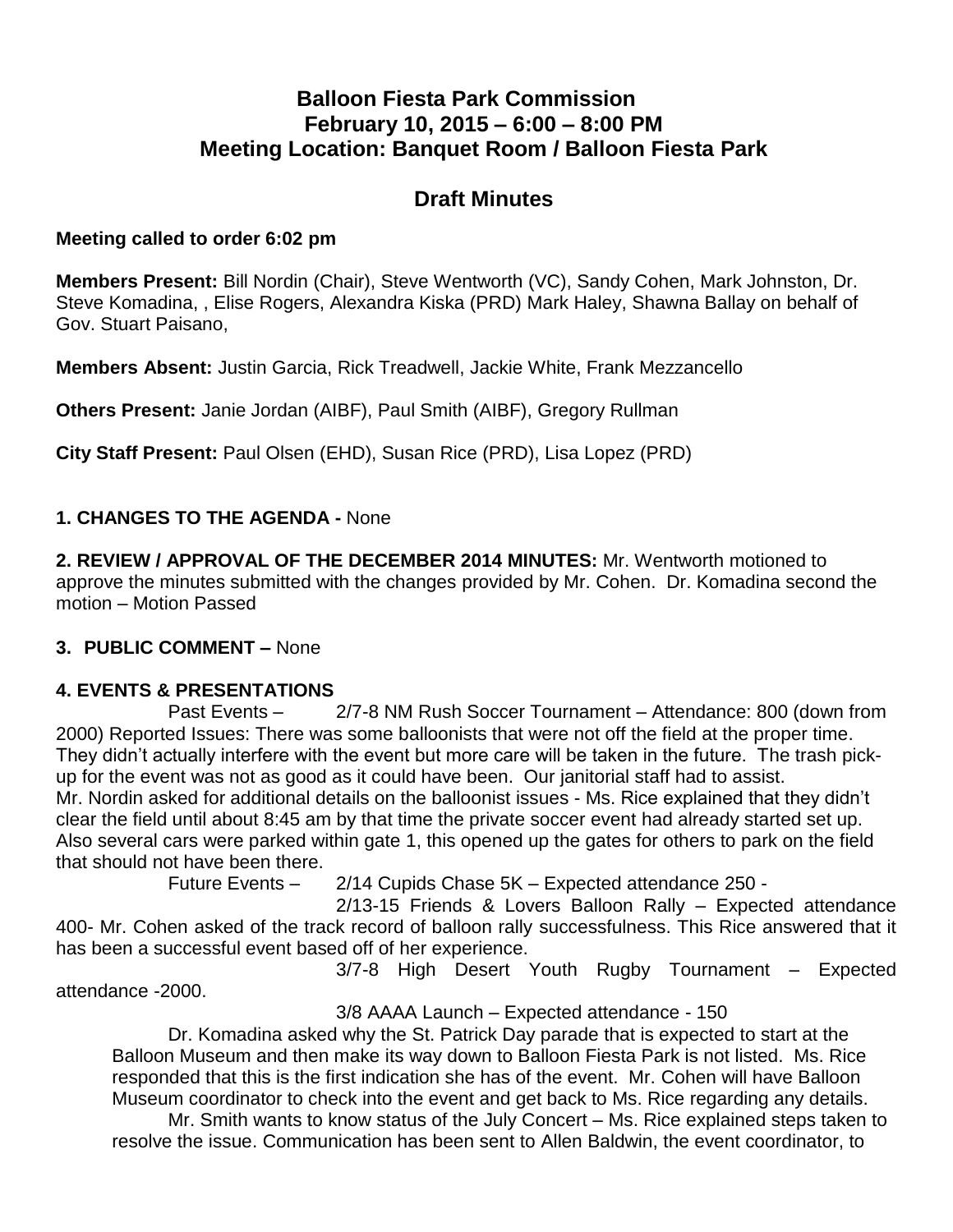explain that this has not been approved or permitted for the event at Balloon Fiesta Park. The website the event is listed on is: Eventbrite.

Ms. Rice presents event: Life in Color Event Date: Friday, May 8, 2015 Time: 2:00pm – 10:00pm Set-up dates: May 7, 2015 Est. Number Attending: 2000 (last report is up to 3500 people) First Time: no – They have hosted similar events and references will be checked. Area of use: Grass panel D6 Alcohol: yes, beer garden Stage: yes, portable Time: 7:00am – 6:00pm Vendors: alcohol and food Dumpster: yes – 2 open tops Port-a-Potties: 20 – no field units because of color Sound: Band on stage

Description: Concert incorporating colored corn starch. The stage will be set-up on intersection of Key Grab and Pilot Parkway, facing NE. Event is very aware of the 55db sound limit at perimeter of park. They will go through COA permitting process.

Rental fee description: \$750 rental fee for Grass panel D6, alcohol and parking fees To Be Determined.

Ms. Rice would like to gather advice for this and other concerts that are approaching her for rental. The questions and concerns are:

- 1. Mr. Wentworth Is this concert a benefit concert. Ms. Rice states it is a for profit concert.
- 2. Mr. Wentworth staff should be prepared to monitor decibel levels around the park. As construction in this area changes the decibel levels and how they are reverberated change as well. Ms. Rice responded that staff will already be doing the reading of decibel levels. Mr. Wentworth reminded Ms. Rice of the importance.
- 3. Mr. Nordin asked about only renting panel D6. Mr. Nordin felt that a larger area should be rented to allow entrance to the park. Ms. Rice explained that they will be coming in from gate #4 and heading directly onto D6.
- 4. Mr. Nordin wants to know where vendors will be set up. Ms. Rice explained she is still waiting for a map to show proposal. They will be located on pavement; beer garden will be fenced in.
- 5. Ms. Jordan would like to know the type of music that will be played. Ms. Rice responded that it is unknown at this time.
- 6. Mr. Nordin would like to know what the security ratio will be for this event. Ms. Rice responded that the security ratio will be one security guard for every 1000 people, plus the security guards required for the beer garden. Should be approximately 14 security quards.
- 7. Mr. Cohen states that genre of music makes a difference on decibel levels and approvals of the events- Mr. Nordin asked how an event would be shut down if it is deemed to be inappropriate. Ms. Rice explained that she has a power switch at the stage that she controls; the event will be canceled and shut down immediately if deemed inappropriate.
- 8. Mr. Johnston is very concerned about becoming a concert venue and become competition for other outdoor concert venues in the metro area. Mr. Johnston does not want to see Balloon Fiesta Park become a concert venue. Mr. Wentworth concurred with Mr. Johnston, and adds that this particular event should be enclosed with a fence for the protection of the other users. Mr. Wentworth stated that all concerts in the future should be carefully vetted by the Commission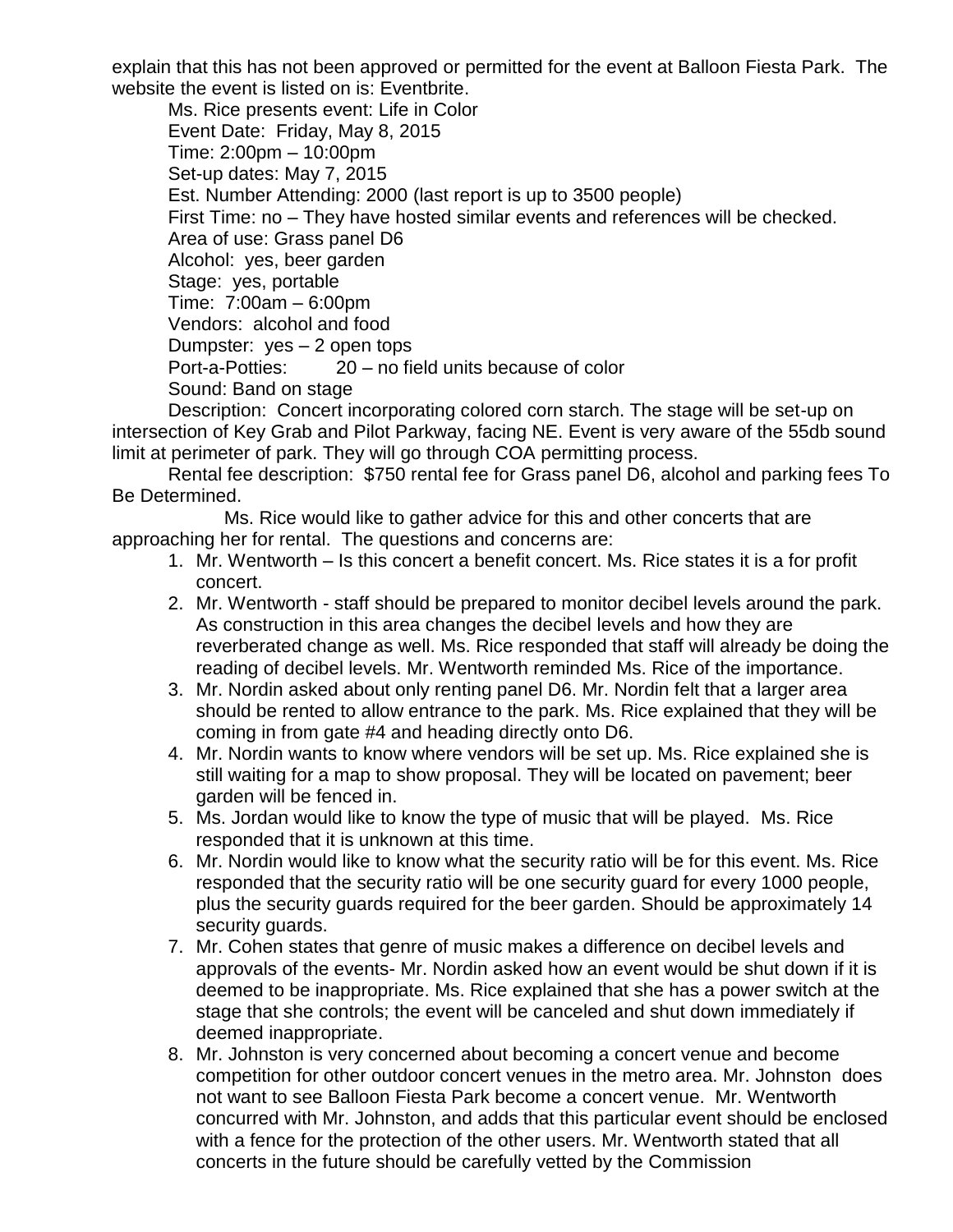9. Mr. Nordin reminds Ms. Rice that we can always keep decibel volumes below the city ordinance.

Dr. Komadina would like to verify the May 14 event for an AIBF sponsors, it is not listed on the future events schedule. Ms. Rice verified that the event is on the calendar but she failed to update the report.

Mr. Wentworth would like to know more details on the February 4 event that has details of a smell issue and dirty chairs. Ms. Rice explained that some sewer caps had to be replaced. The repairs have already been completed. Standard operating procedure for chairs is that they are left in the banquet facility and custodial staff will wipe them down before they are stored. This is to ensure that they are clean for the next user.

# **5. FEE SCHEDULE REVIEW**

# **6. REPORTS / UPDATES**

- **Department of Municipal Development –** Ms. Kiska states no buildings are scheduled to be built.
- **Albuquerque International Balloon Fiesta –** Updates provided by Mr. Smith
	- i. On ramp to I-25 Meeting with the Mayor was held. The Mayor seemed to be very supportive and felt confident that he could lobby for state funding at the legislative session. Early estimated target date would be prior to the 2016 Balloon Fiesta. Bohannan Huston will be updating the 2007 report. Ms.Rogers asked if AIBF is experiencing any resistance with the project. Mr. Smith stated that at this time every entity seems very supportive of the project.
	- ii. Mr. Nordin asked about any new building projects Mr. Smith refers back to Ms. Jordan and Ms. Rice. A new pergola at gate 12 and 4. Street and parking lot repairs.
- **Anderson Abruzzo Albuquerque International Balloon Museum –** Mr. Cohen reports the following:
	- i. Capital outlay funds are coming in soon. Window tinting will be starting soon. This is vital for accreditation.
	- ii. New exhibit.  $19<sup>th</sup>$  century polar flight this will be an immersive and interactive exhibit.
	- iii. Weather exhibit STEAM (science technology engineering art and mathematics) on how weather affects ballooning.
	- iv. A part of the SIMEXI Theater to be used.
	- v. Past Events World record balloon flight. Mission control set up was first class. It will be set up for a while as an exhibit. It had some really positive national press coverage.
	- vi. Upcoming events Not much to report until Spring time.
- **Environmental Health Department –** Mr. Olson reports the following:
- $\triangleright$  Sandia Landfill will be surveyed next week
- **Parks & Recreation**
	- i. Sid Cutter Pilots Pavilion Ms. Kiska reported
		- 1. Building Progress Update
			- a. The timeline is on schedule.
			- b. Slab done and vertical construction started last week.
			- c. Phone line cut and was repaired on 2/9/25.
			- d. Time-lapse photos are being taken.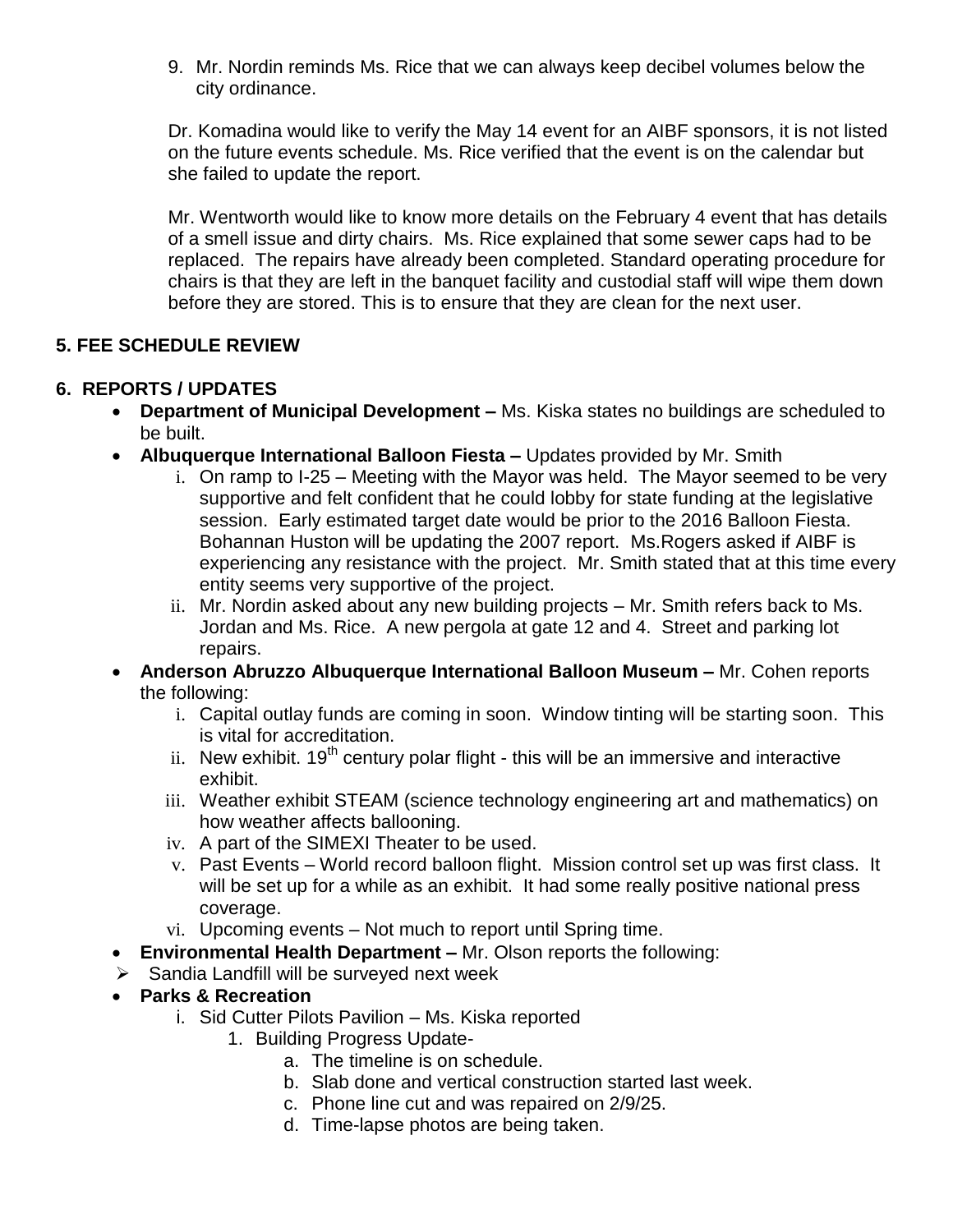- 2. National publicity the bachelor did an episode where a destination dates was here in New Mexico one of the places that they visited was the 2015 Balloon Fiesta.
- ii. Verizon Project a meeting is scheduled for Thursday to discuss moving forward with the project. The 12 light poles are verified. CIP to ensure building in the correct spot for erosion purposes. Mr. Johnson wanted to know if it will be completed before balloon fiesta. Ms. Kiska confirmed that it will be completed before fiesta. Mr. Wentworth wants to know what the right spot is. Ms. Kiska answered that she will know more after Thursday's meeting. Mr. Wentworth would like DMD should be consulted when it comes to the trenching and patchwork of the parking lots. - DMD input to complete and make sure the construction is done correctly. Ms. Kiska – 8- 10 parking spaces will be lost. No other approvals are needed.
- iii. Income since last meeting Ms. Kiska reported:
	- 1. Last Month / **F**YTD (This has been changed from a year to date to fiscal year to day)
	- 2. BFP: \$1,835.00 / \$40,599.00
	- 3. EC: \$3,350.00 / \$30,643.00
	- 4. GC: \$3,606 / \$53,750.00
	- 5. Mr. Wentworth wants to know if there are any efforts being made to rent out the other buildings that are located within the park. Ms. Rice explained that there is minimal use of those buildings. Rental of the buildings is in conjunction with park rentals. Any rental income is reflected in the park rental income. Mr. Wentworth asked if they are a separate line item. Ms. Rice stated at this point they are only used and rented as part of park rentals.
- iv. Signage and way finding No new information. Phase two is on hold until the funds can be obtained. GO money this year is already been earmarked for Sid Cutter tables and chairs etc. Mr. Haley asked about the \$40,000.00 for study and what it included. Ms. Kiska explained that the cost covered the study the reports and the pole banners that are currently being produced. Mr. Smith requested Ms. Kiska set up meeting with David Flores to discuss some signs that AIBF will pay for that will fit into the design element. Ms.Ballay asked if there is a cost estimate for the signs. Ms. Kiska doesn't have a cost estimate available. .
- v. Mr. Nordin wanted to know how many tables / chairs are needed for the Sid Cutter Pavilion. Ms. Kiska explained that any additional GO funds will be used for equipment for the new building. Currently the approximated amount is at approximately \$300,000. 97 tables, 768 chairs will fit in the facility.

## **7. OLD BUSINESS:**

 Annual Report - Soccer information is still forthcoming for the report. Mr. Nordin asked if pictures and color should be included on the first page. Dr. Komadina responded with a: No on those items to the report. Ms. Kiska questioned how the commission is going to use this report? Mr. Nordin answered that it will be presented to City Council. Mr. Wentworth stated that each commission member would use the report for various reasons and within their own organizations. Multiple copies should be available to be printed up. Ms. Rogers stated that it's it should be posted online for easy access. Mr. Johnston would like to make a few word changes and will provide Ms. Kiska the needed information. Additional discussion on wording and distinction between daily users and balloon fiesta event visitors.

## **8. NEW BUSINESS – None presented**

Ms. Rogers Motioned to adjourn. Mr. Johnson provided second. Motion passed. Meeting adjourned at 7:17 PM